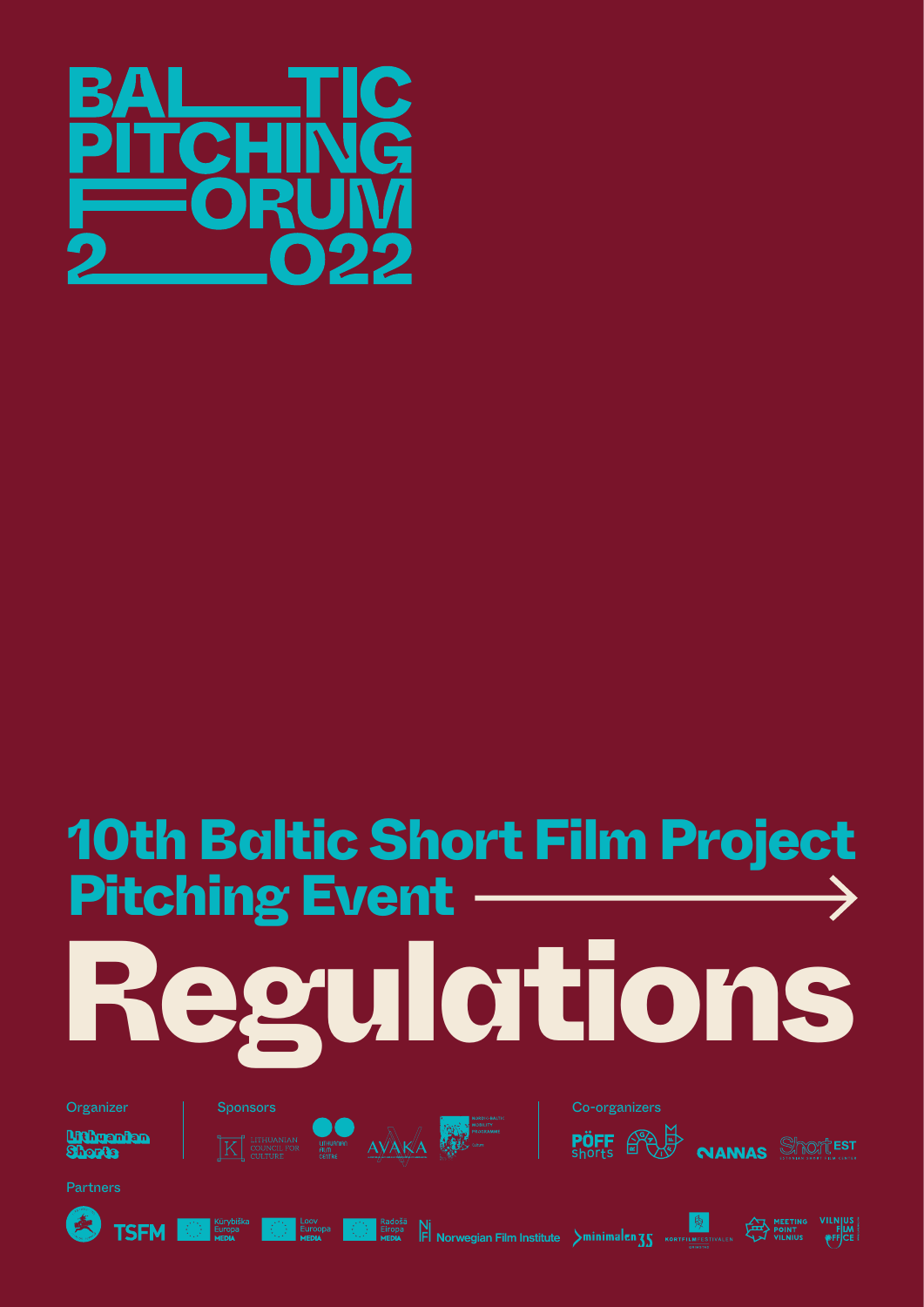## About Baltic Pitching Forum

The Baltic Pitching Forum is a unique platform of networking and bringing the latest short film projects from the Baltics into the spotlight. The main goal of the Forum is to facilitate interaction, cooperation, and co-production between short filmmakers from the Baltics and the rest of Europe.

The Baltic Pitching Forum consists of an online script consultation and a three-day training and pitching event. Individual consultations with an experienced scriptwriting expert will take place the first weeks of September and the Forum event – on 6-8 October 2022 in Vilnius. The Forum will be held on-site with public lectures and pitching sessions streamed virtually.

During the Forum, filmmakers gather to discuss, get feedback and learn to promote their newest short film projects on the international level. Selected projects are evaluated by the **BPF Panel** – film industry professionals from the fields of festivals, TV, distribution, production and film commissioning, and **Baltic Producers Jury**.

[More information:](http://www.bpf.lt) www.bpf.lt

## Guest country: Norway

Since 2019, Baltic Pitching Forum has been expanding its horizons by inviting one Guest Country to present its newest short film projects alongside Lithuanian, Latvian and Estonian filmmakers. **Norway** is going to be the Guest Country for the Baltic Pitching Forum 2022. Three Norwegian short film projects will be selected to participate at the 10th edition of the Forum.

## Event structure

#### ● **1st/2nd week of September:**

online script consultations with Anna Bielak

#### ● **6 October:**

open lecture "How to Pitch" and training session with Gabriele Brunnenmeyer ● **7 October:**

open pitching sessions, group work with Gabriele Brunnenmeyer, Awards ceremony

#### ● **8 October:**

open lectures, BPF alumni presentations, one-to-one meetings with the experts

Place of the event: National Gallery of Art (Vilnius, Lithuania)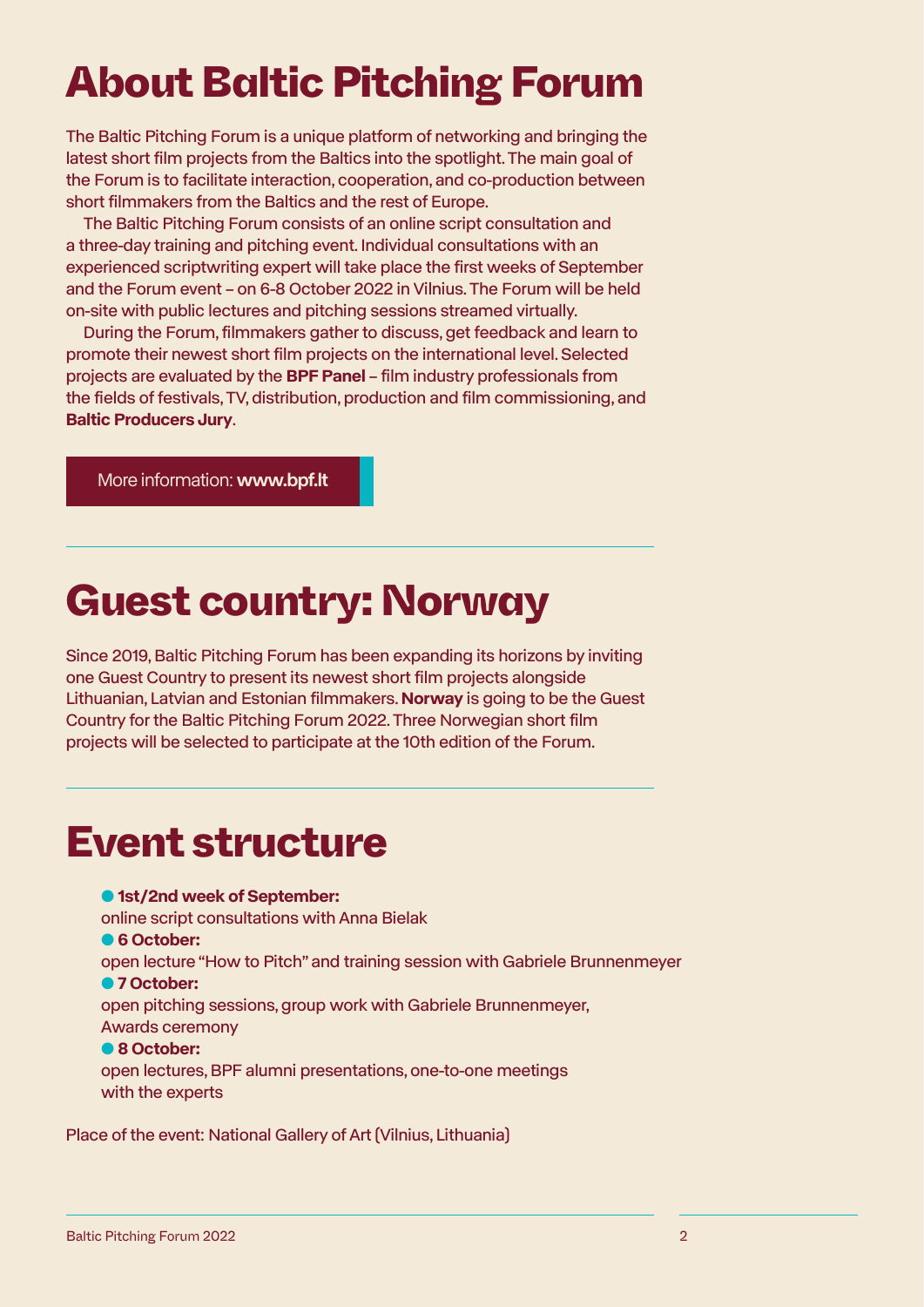## Awards

The **BPF Panel** will award two Short Film Projects\* with participant rights at the following events:

● European Short Film Co-production Forum **EURO CONNECTION** which is a part of the Clermont-Ferrand International Short Film Market (co-funded by Europe Creative MEDIA Programme). The producer of the Baltic winner-project will be invited to attend EURO CONNECTION in 31 January - 1 February 2023 in order to pitch again their project to a new international audience of industry professionals.

**• TSFM and its new initiative YOU ONLY PITCH TWICE. It is a pitch** session for short film projects that have been previously presented at another pitching event prior to TSFM vol. 7. The director or the producer of the winner-project will be invited to attend TSFM vol. 7 in December 2022 in order to pitch their project to a new audience of industry professionals.

● **Baltic Producers Jury**, consisting of three experienced producers from Estonia, Latvia and Lithuania, will select the Best Short Film Project and award it with a **Baltic Producers MEDIA Award**\* – 1000 EUR cash prize.

\* All participants are eligible to compete for Baltic Producers MEDIA Award. Only Estonians, Latvians and Lithuanians are eligible to compete for Euro Connection and Torino Short Film Market Awards.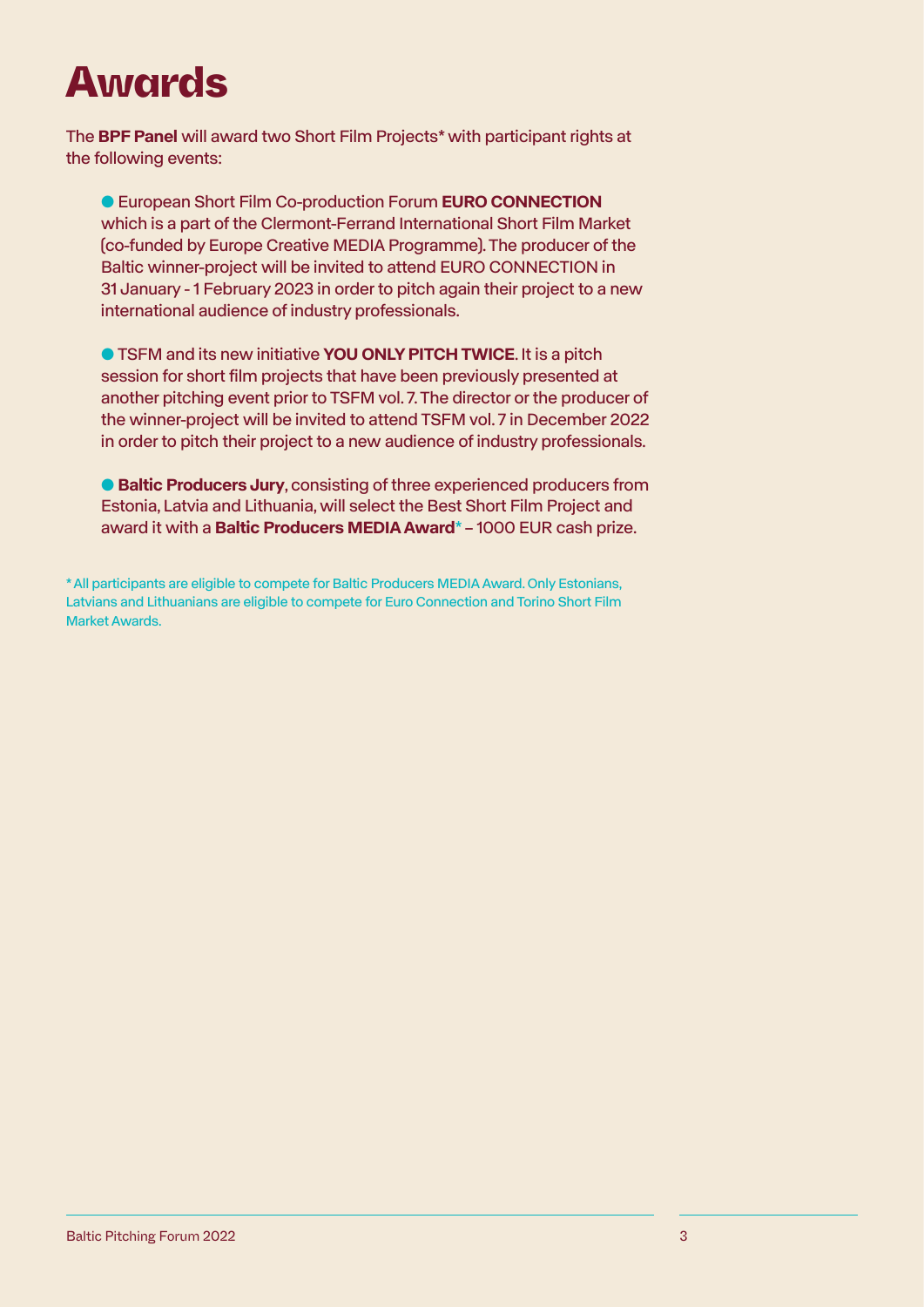## Tutors

#### Script consultant Anna Bielak (Poland)

Head of Development at Aurum Film (Leave No Traces, The King of Warsaw) and lecturer at Atelier Scenariuszowe workshops. Reviews scripts for various institutions and programs on the Polish and international market (e.g., Midpoint, Animarkt Stop Motion Forum, Baltic Pitching Forum). In 2016-2018 assistant to Philip LaZebnik at Kids Film.PRO workshops dedicated to the development of projects for children and young people. Between 2017 and 2019, she was the Artistic Director of Script Fiesta – a festival for screenwriters. She is a graduate of Film Studies at the Jagiellonian University in Krakow. She developed her screenwriting expertise at numerous international workshops (including LIM – Less is More, Midpoint Training for Trainers, and Feature Launch, as well as Six Days of Practice and Script Circle in Berlin) and under the guidance of tutors such as Franz Rodenkirchen, Francoise von Roy, or Séverine Cornamusaz.

#### Forum trainer Gabriele Brunnenmeyer (Germany)

Gabriele Brunnenmeyer is a script mentor, project consultant and pitching coach. Gabriele was running the MEDIA Antenna Berlin-Brandenburg, has been an artistic advisor for the Maia Workshops, developing events including Connecting Cottbus, IDM Film Conference Incontri and currently MDM's Meet Your Neighbour in Leipzig. Alongside consulting on script development, packaging, and pitching for individual projects, she works on a regular basis with various international training programs, markets and industry events as First Films First, HerArts FilmLab, Midpoint Feature Launch, Baltic Pitching Forum, Cannes Court Métrage, Euro Connection Clermont- Ferrand, Berlinale Talents and Sarajevo Talents among others.



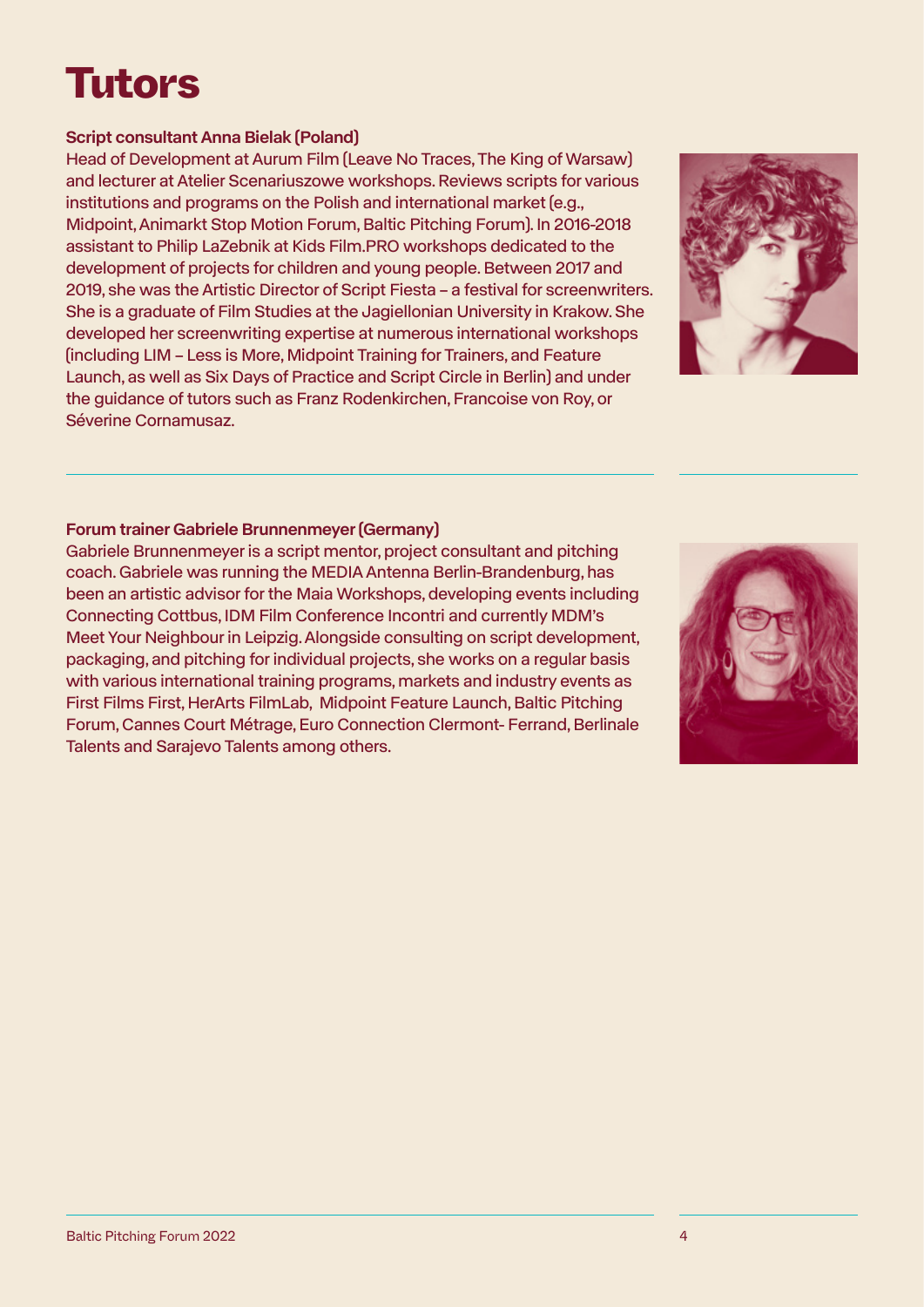## Application

### Eligible participants

Film directors and/or producers who are citizens of Estonia, Latvia, Lithuania and Norway or have a right of a permanent residence in the countries mentioned above.\*

Applicants must have finished at least one short film project and are developing a new project which is:

- fiction, animation, hybrid (documentary projects are not eligible)
- in the development stage (the production should start no earlier than 2023)
- up to 30 minutes
- aimed at the international audience

Filmmakers are allowed to submit more than one project with a separate registration form for each submission.

Projects that have previously been submitted to the Forum will not be accepted.

\* In the cases of coproduction, one of the applicants (director or producer) must meet this regulation.

### How to submit

#### [The application form is available](https://forms.gle/8nGycbhUAMmpqV1eA) HERE

Please note that during the application process additional material will be required:

● synopsis (up to 100 words)

● script or treatment (if submitting with the treatment, please note, that in case of selection You will be asked to deliver the script by 1 September 2022)

- director's statement
- short biography and filmography of director and producer
- links to the director's previous work
- financial and distribution plans (not mandatory)
- visual reference material (not mandatory)

The application form and additional material have to be prepared in English. Incomplete applications will not be accepted.

### Application deadline | Selection results

#### 17 July 2022 25 August 2022\*

\* All applicants will be informed by email only. Please be sure to provide a valid email address in the submission form accordingly.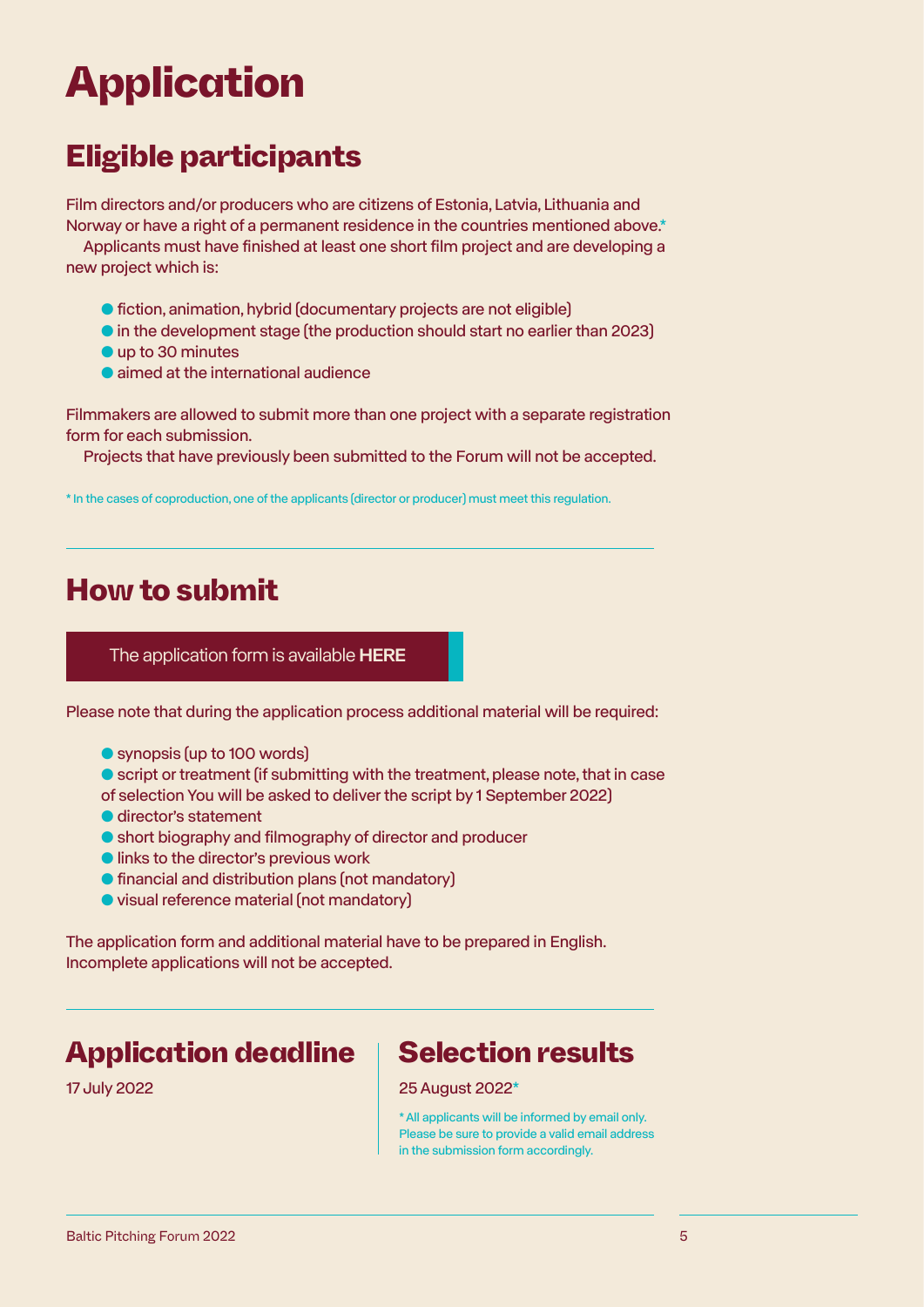## Selection and participation

### Selection committee

● Applications will be considered by the international selection committee which consists of the representatives from Lithuanian Short Film Agency LITHUANIAN SHORTS, Estonian Short Film Center, PÖFF Shorts | Tallinn Black Nights Film Festival, Riga International Film Festival, Riga International Short Film Festival 2ANNAS.

● Each application will be processed by a minimum of three different readers.

### Project selection

- Participants will be informed about their selection status by email no later than 25 August.
- Submissions may not be withdrawn once they have been selected, except at the sole discretion of the Forum organizers.
- Organisers reserve the right not to provide any feedback, comments, or any other information regarding the selection or non-selection of any submitted project.
- Representatives of non-selected projects will be invited as observers at the training and pitching sessions.

### Number of selected projects

12 short film projects will be selected by the selection committee (3 projects per country). Up to 2 representatives of each selected project (director and/or producer) will be invited to take part in the Baltic Pitching Forum 2022.

### Baltic Pitching Forum fees

There is NO submission fee.

If selected, the participation fee is 150 Eur per participating representative of the project. The participation fee must be paid before the script consultation in September. No refunds in case of changed plans.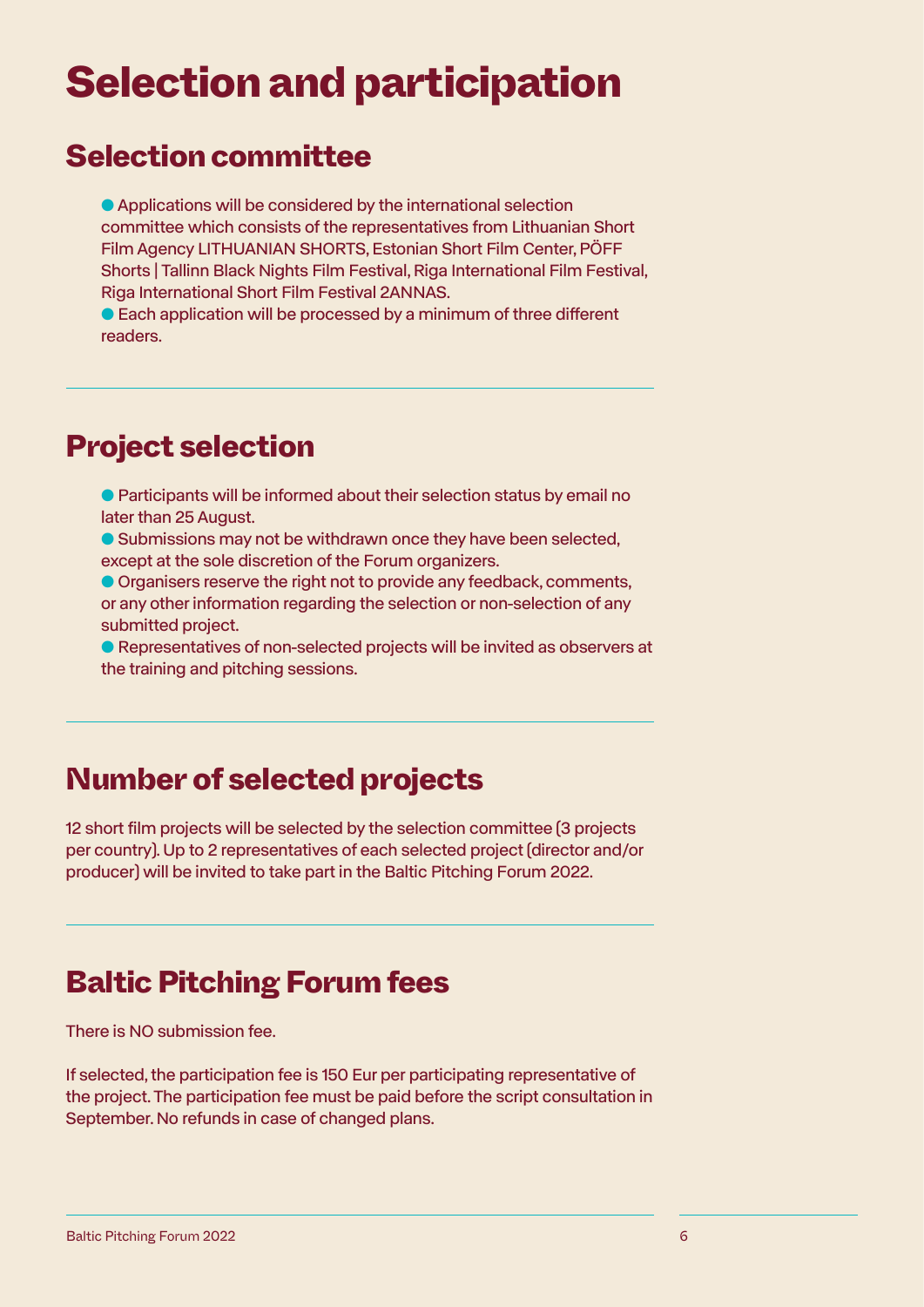## Travel and accommodation

### For participants

Organisers will cover accommodation costs for the selected projects' representatives (for up to two participants - director and/or producer - per project). Travel costs to/from Vilnius shall be covered by the selected participants. For the travel support please contact your local film institutes.

### For observers

Filmmakers and industry representatives are invited to take part as observers at the open activities of the Forum streamed virtually or held on-site in Vilnius at their own costs.

### COVID-19

Participants should be willing to comply with any COVID-19 related rules that the Republic of Lithuania may impose as a prerequisite for entering the country. The Forum will be held onsite according to the newest pandemic regulations in Lithuania.

## **Contacts**

[For more information contact](mailto:bpf%40filmshorts.lt?subject=) bpf@filmshorts.lt